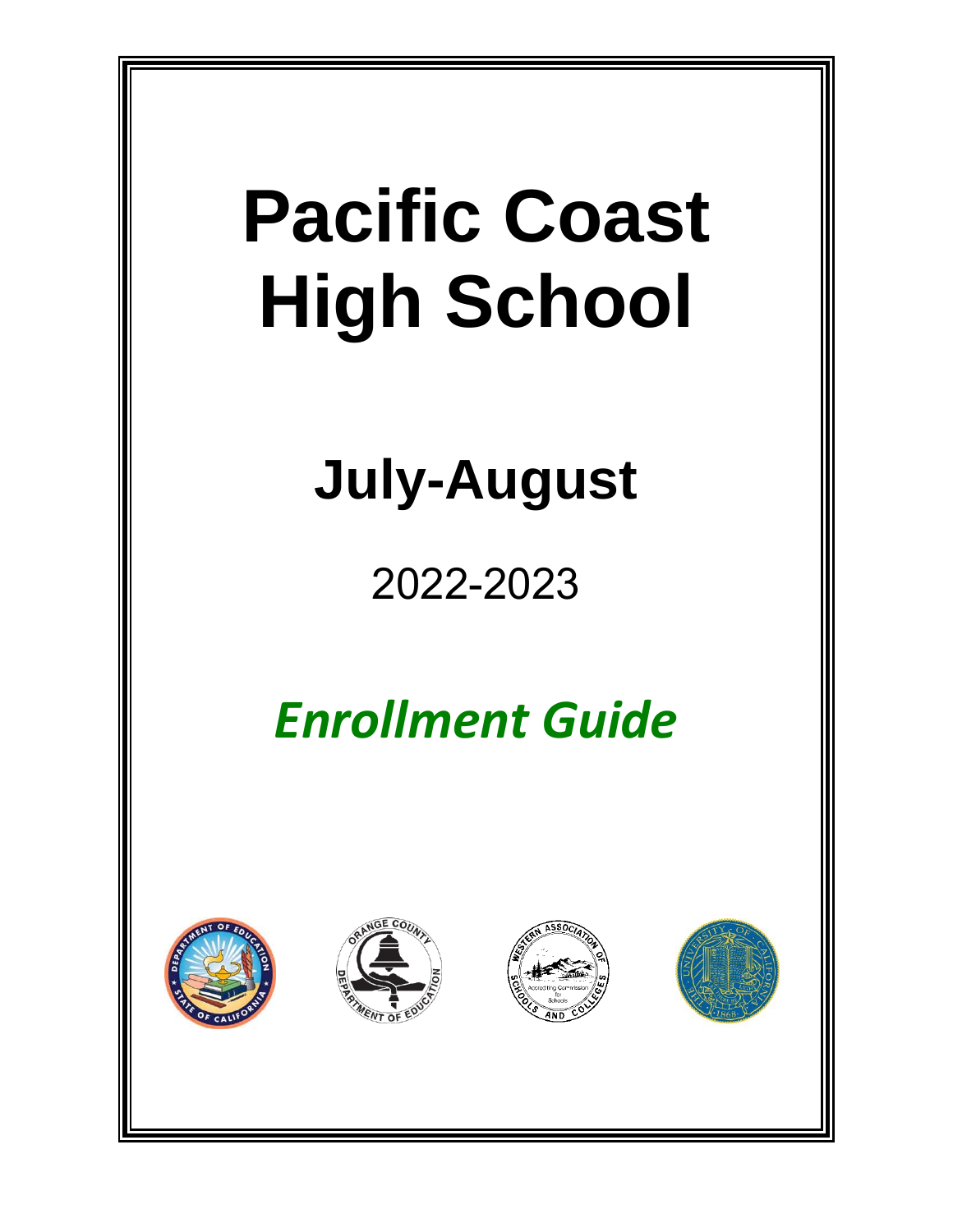## **Pacific Coast High School—Overview**

Pacific Coast High School (PCHS) is a WASC accredited, college preparatory, voluntary public high school; very different from many schools you may have experienced before. In keeping with our [mission](http://www.pchs.k12.ca.us/Enrollment.html#mission)  [statement,](http://www.pchs.k12.ca.us/Enrollment.html#mission) our philosophy and courses are similar to a community college format, utilizing a syllabus approach to each trimester course. PCHS is a recipient of the CA Department of Education's Exemplary Independent Study Award, and has received UC approval for most courses offered.

July-August trimester courses are offered online. Please refer to the *Course Offerings* section for a complete description of courses offered.

## **July-August Trimester Information**

## **Course Dates**

All July-August courses begin July 1, 202**2**, and end August 10, 202**2**. There is only one July-August session.

## **Credits Possible**

Students may take and earn up to 10 credits during the July-August Trimester.

## **Online Courses**

All courses are offered online. All math courses have a required final. See math syllabus for details. Refer to the *Course Offerings* section for a complete description of requirements for each course.

Online courses are web based. Students **must** have access to a computer, the internet and work **daily** during the entire July-August trimester. Work may be completed from any computer with Internet access.

## **Who May Enroll**

High school students residing in Orange County.

## **Enrollment in PCHS and Another School**

- Students **MAY NOT** enroll in PCHS and any other public high school during the July-August trimester.
- Students **MAY** enroll in a community college course and PCHS during the July-August trimester.

#### **Enrollment Timeframe**

Registration packets will be accepted beginning March 2**1**, 202**2**. All registration forms for the July-August trimester must be received by 3:00 pm on **May 20, 2022**.\*\*

\*\***Classes may fill and enrollment may close prior to May 20, 2022. Watch our website for notices.**

## **How to Enroll in the July-August Trimester**

- Enrollment forms must be submitted by *3:00 p.m. on May 20, 2022\*\**
- Enrollment forms are found on our website: pchs.k12.ca.us/July-August Enrollment.
- Follow the directions for enrollment pertaining to your school district of residence.
- Students will be contacted via the student email address provided on enrollment forms regarding enrollment status.
- **Students must have a working email address to enroll**. Students **may not** use an **email address** associated with **another high school.**
- Refer to the *July-August* page of the PCHS website for specific enrollment instructions based on *your district of residence*.
- Be aware that any student with a current IEP understands that direct IEP services are not available during the summer session. Accommodations are met within the program delivery model. August 10th at 3:00 pm will be that last opportunity for assignment submission.

#### **Forms to Submit:**

- July-August Enrollment Forms
- Unofficial transcript from school attended during Spring, 2022.
- A signed and completed **Community School Referral Form** from student's school district of **residence.**

#### **Community School Referral Form—How to Obtain One**

Follow the Enrollment form directions on the PCHS website for *your student's district of residence*. Start this process early, it may take a week or two to receive your signed Referral Form. *This form is required to enroll in the July-August trimester.* 

If your school district is not listed – please use the "other" tab and follow these directions.

#### **Challenging a Course Grade**

A parent may challenge an issued grade mark from Pacific Coast High School up to the end of the following trimester (January 2023).

#### **Adding, Dropping, or Changing a Course**

After enrollment forms are submitted, all course changes must be made in writing on a July-August Add/Drop Course Form (available on our website). Changes must be made on this form by June 1**7**, 202**2**. Courses may be dropped through July **29**, 202**2** and will not appear on a student's transcript. The completed Add/Drop form may be faxed to 714.508.0215 or emailed to: pchsjuly22@ocde.us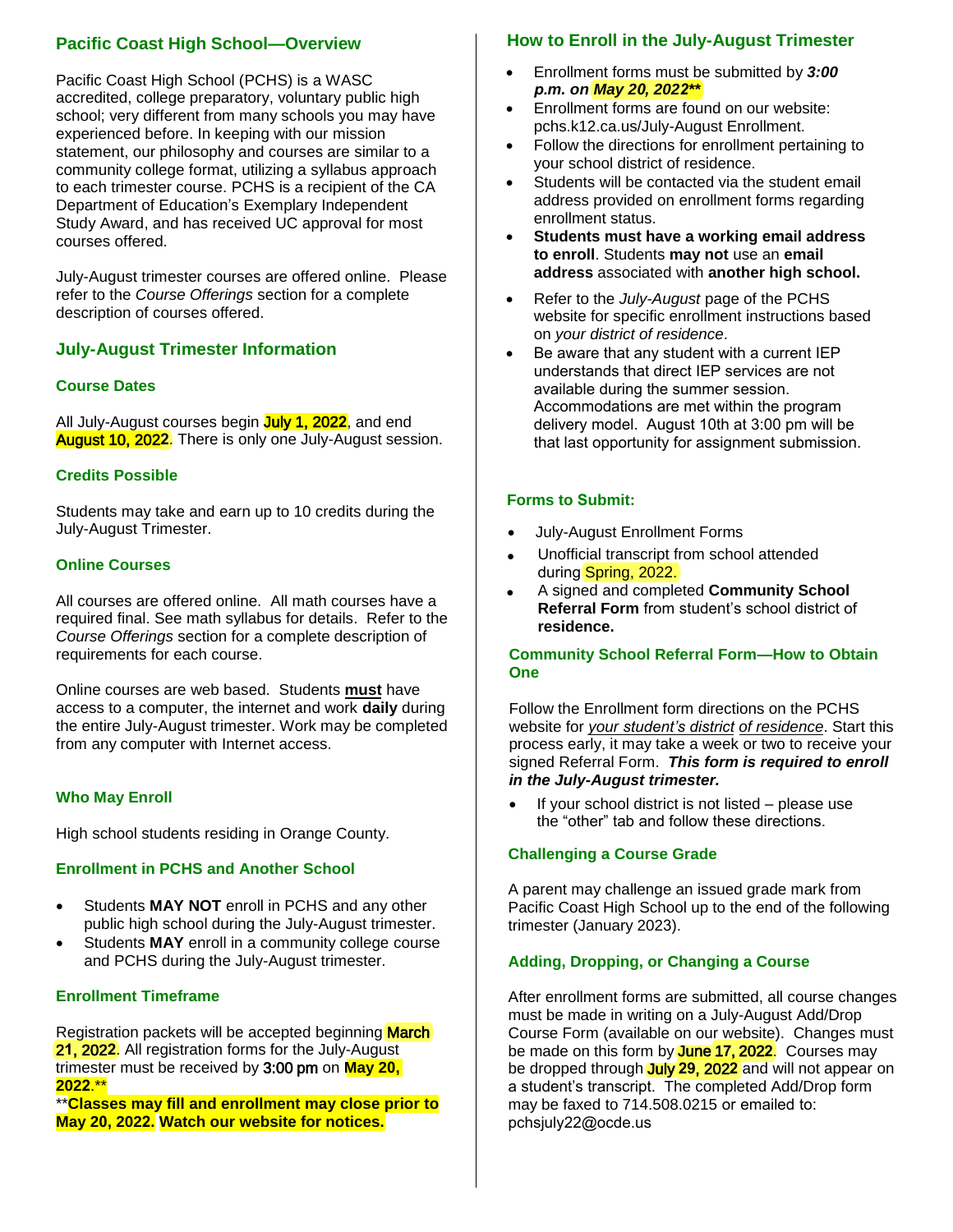## **How to Submit Registration Forms**

- **Follow all directions according to your school district of residence.**
- There is an after hours drop slot in the front door available 24/7 for districts not having specific submission requirements.
- *Make sure all forms are complete and signed, where applicable. Signatures can be a scanned or copied, Script Style font signatures will be accepted this year.*
- *Incomplete packets will not be accepted.*

## **Accessing July-August Courses**

Beginning July 1, 2022, online login directions will be emailed to all students through their student email address. Students who have completed all registration forms and submitted them with transcripts and district signed Community School Referral Form will be able to access their online courses by following the online login directions. *Students with outstanding registration items will not have an online account created, and will not be able to access courses.*

## **Courses Not Completed**

If a course is not completed by August 10, 2022 the student will receive a grade of "No Credit" (NC).

If no work is submitted for the first two consecutive weeks of the July/August trimester without student contacting the teacher, the student will be dropped from the course effective July 1**5**, 202**2**.

## **Grades and Transcripts**

Report cards are mailed to student's home address by the end of August. Many districts have agreements with PCHS that allow for electronic transcripts to automatically be sent to individual districts. Please check with your district to see whether you have such an agreement. An official transcript may be requested by completing the *Transcript Request Form* located the *Forms* page of the PCHS website and submitted to the address/fax number or email address on the form.

## **The Importance of Communication**

Since students are not on campus for the July-August Trimester, is it vital for students to stay in communication with teachers through email. Each teacher has an email address in the online course. Use this email for your questions. Make sure to add PCHS teachers to acceptable sites to avoid important teacher emails being sent to a spam folder!

## **Important Dates**

| July-Aug registration begins March 21, 2022                                                                                                             |  |
|---------------------------------------------------------------------------------------------------------------------------------------------------------|--|
| Registration form deadline May 20, 2022 <sup>**</sup><br>**the program may fill before this deadline.<br>Last day to change July-Aug classJune 17, 2022 |  |
| July-Aug courses beginJuly 1, 2022                                                                                                                      |  |
|                                                                                                                                                         |  |
| Math Finals (see math syllabus for details)                                                                                                             |  |

Last day to drop a course…………...….…..July **29**, 202**2**\* \*No notation of the course will appear on the student's transcript if dropped by 7/29/2022.

Last day of July-Aug Trimester……........... Aug. 10, 202**2**

## **Contact PCHS**

Pacific Coast High School 14262 Franklin Avenue Suite 100 Tustin, CA 92780 Phone: 714.245.6500 Website: pchs.k12.ca.us



## **Staff Contacts**

| <b>Principal: Machele Kilgore</b><br>mkilgore@ocde.us | 714 245 6504 |
|-------------------------------------------------------|--------------|
| <b>Enrollment Questions:</b>                          | 714.245.6500 |
| <b>Student Records:</b>                               | 714.245.6502 |
| <b>Technical Problems:</b>                            |              |

Cody Jones cjones@ocde.us

#### **Teachers:**

Refer to course syllabus for course teacher emails.